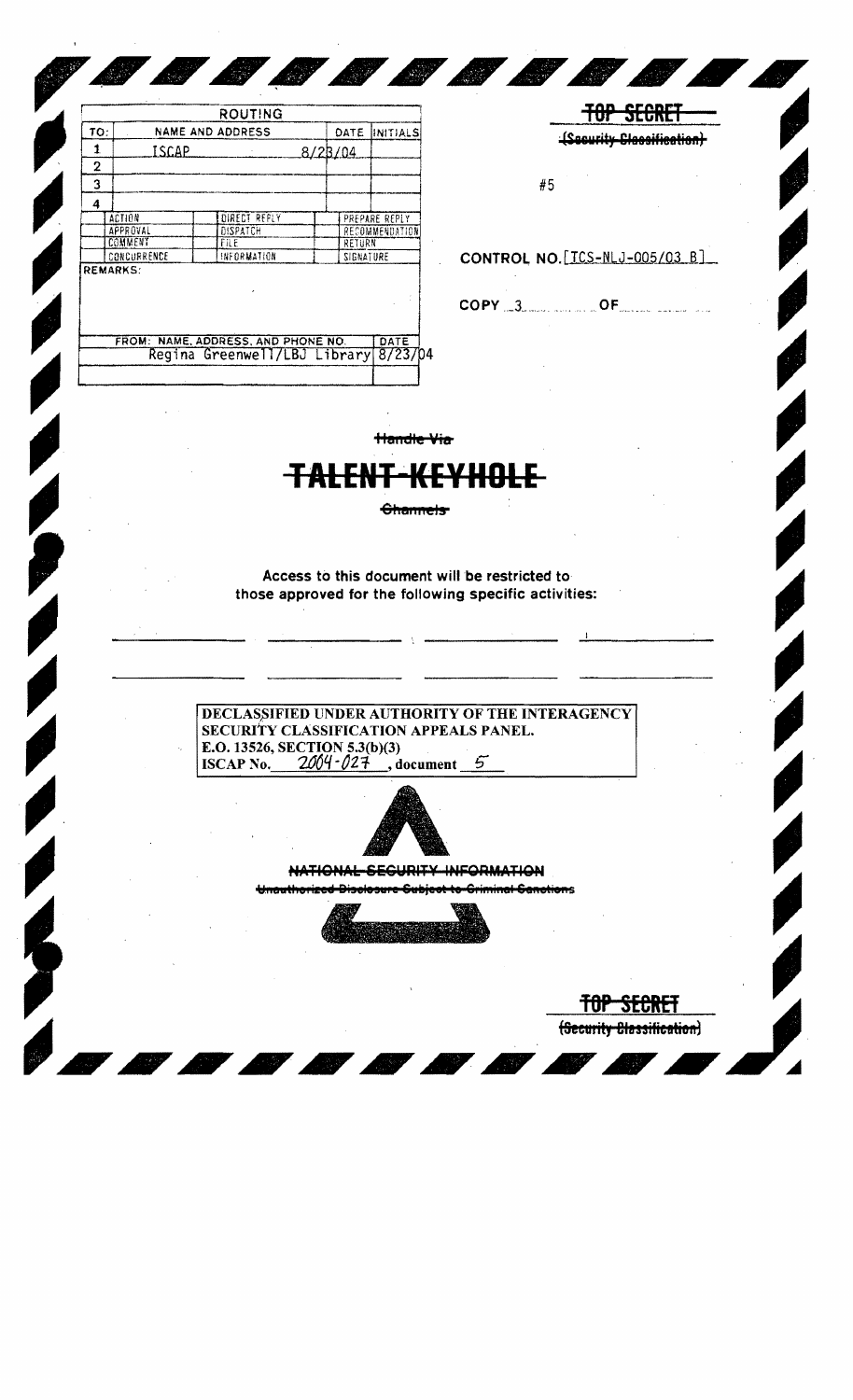|  | AND CHODES CONTAINS CIPINT AND VEVLOLE MATERIAL |  |  |
|--|-------------------------------------------------|--|--|
|  | TUI JEUKET UUNTAINJ JIUHT AND KETHUEE BARENA    |  |  |

THE PRESIDENT'S DAILY BRIEF<br>5 OCTOBER 1968

LBJ LIBRARY<br>Edandstory Review<br>Case # NLJ 03 136 1300 Appeal<br>Document # 5

 $\hat{\mathcal{L}}$ 

Portion identified as unresponsive to appeal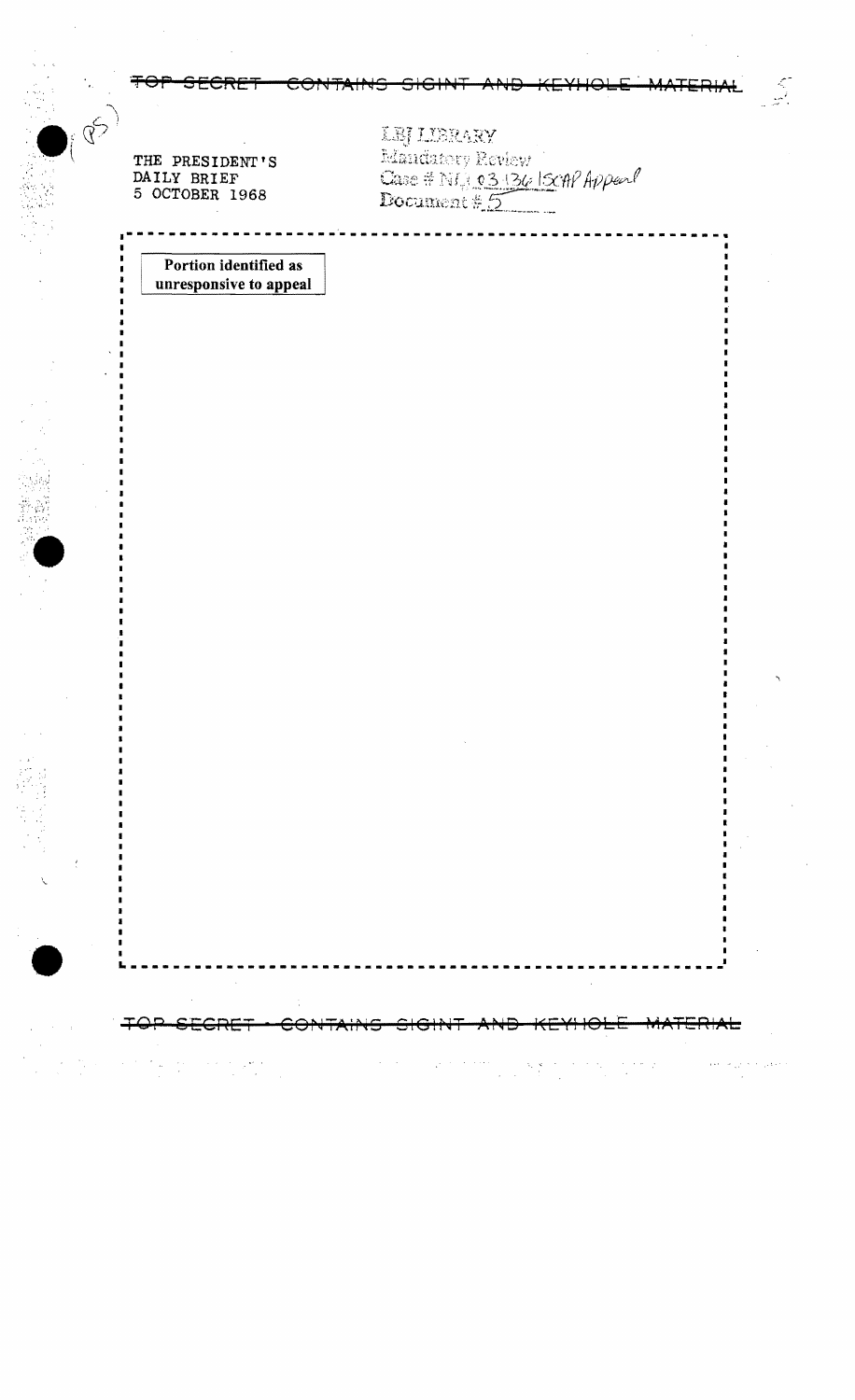Portion identified as unresponsive to appeal

 $\bar{\omega}$ 

 $\alpha\beta\beta\gamma\gamma\gamma\gamma$ 

 $\sim$ 

<del>CONTAINS</del>

J.

<del>SECRET</del>

 $\pm$ 

 $\mathbf{r}$ 

T-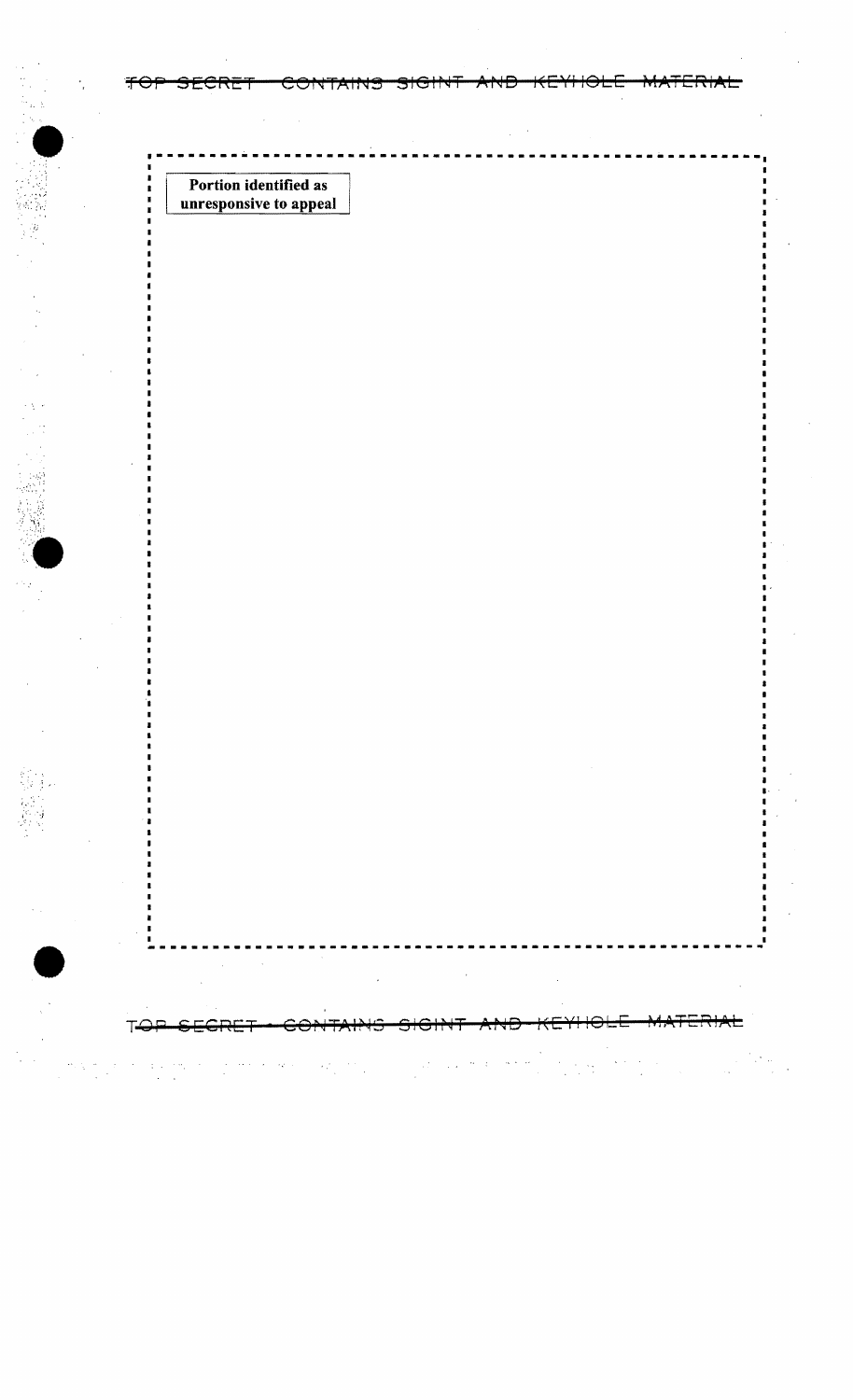**Portion identified as unresponsive to appeal** 

 $\mathbb{C}_C$  .

""".'

•

9. Mexico , There is a general feeling of insecurity in Mexico City following the extreme violence. of 2 October. The capital is rife with rumors of revolution and military takeover, and the government expects a major act of sabotage before the opening of the Olympics on 12 October. The lack of confidence is reflected in substantial losses in the Bank of Mexico's net reserve position. Hospital interns have begun a work stop-' page in support of the student strike, and members of the social security agency are planning to demonstrate their sympathy with the students.

## TOP SECRET CONTAINS SIGINT AND KEYHOLE MATERIAL

**TOP SECRET QOP4TAIP45** SIGIP~T **AP<lD J<EYIIOLE MATERIAL** 

---------------------------------------------------- --~I

---------------------------------------------------~--~

:<br>ا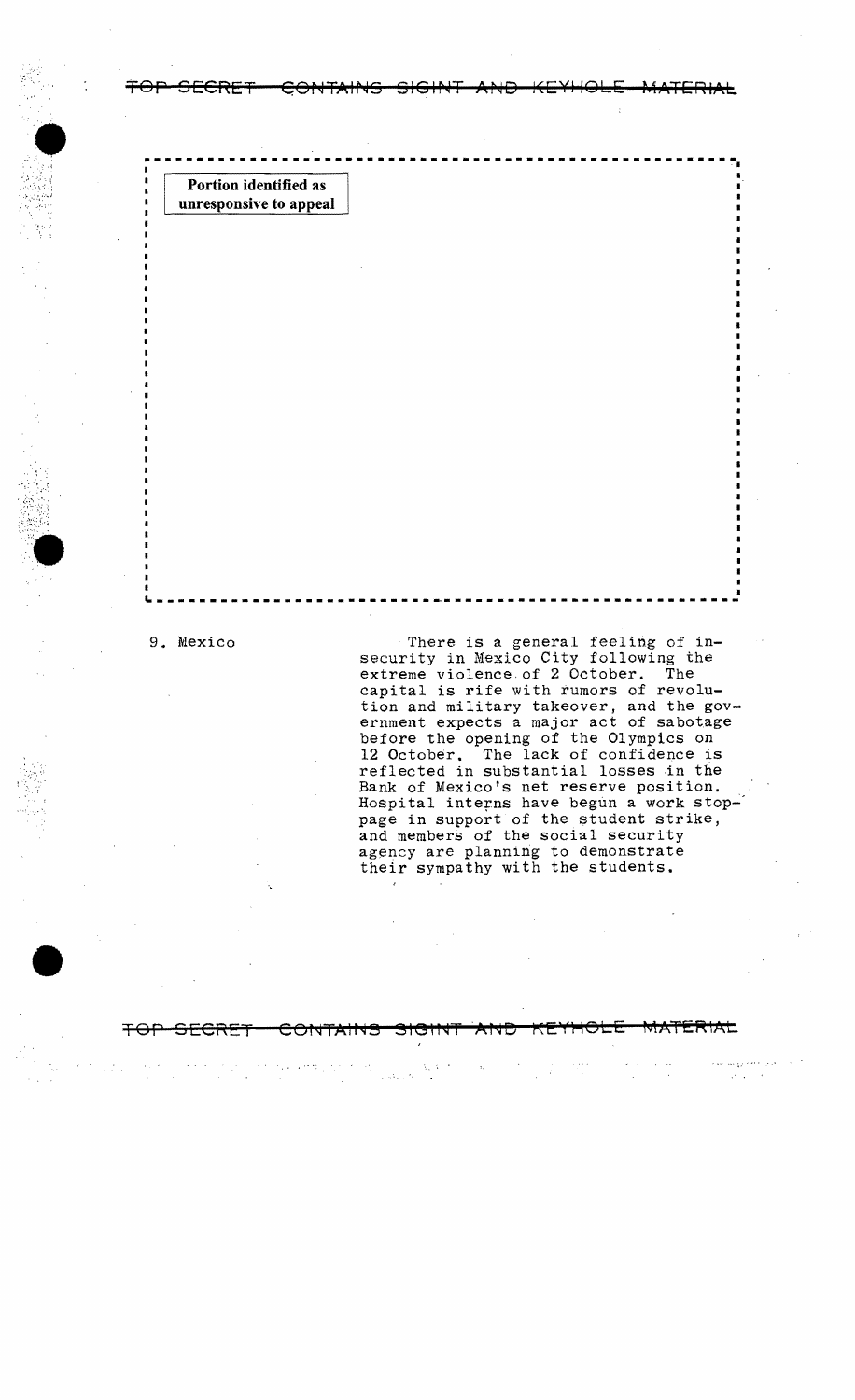